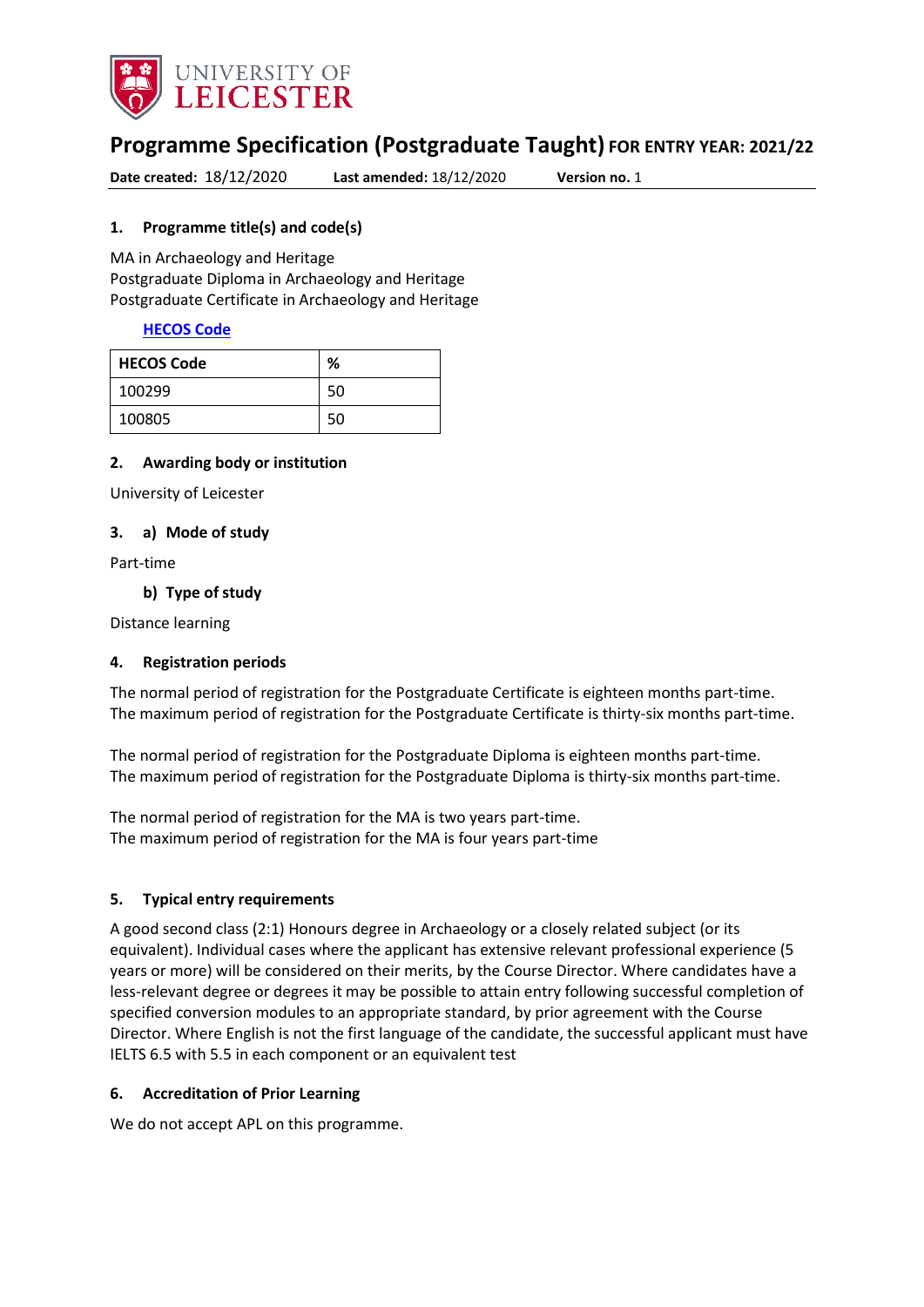## **7. Programme aims**

The programme aims to train students for work in professional archaeology, heritage and related fields by distance learning. Depending on each individual student's situation (many of whom are already working in archaeology, heritage or related fields) modules also contribute to an individual's professional development and enhancement of skills in particular areas. It specifically aims:

- To train students for work within professional archaeological, Heritage, and related fields
- To offer students the opportunity of interpreting and presenting the archaeological heritage
- To provide training and understanding in the relationship between the discipline of Archaeology and wider educational needs
- To introduce students to key issues and approaches in historical archaeology
- To introduce students to the range of techniques used to study archaeological landscapes and buildings
- To equip students with skills of site and landscape evaluation
- To foster independent thinking, judgement and further research skills through a dissertation
- To equip students with relevant management and organisational skills
- To equip students with relevant written presentation skills

Upon graduation students will be able to demonstrate:

- Core knowledge of the theoretical issues involved in the interpretation and presentation of archaeological heritage
- Core knowledge of the theoretical issues and key methods used to analyse and interpret material from historical periods and sites
- Core knowledge of the theoretical issues and key methods and techniques within landscape studies
- Core knowledge of the methods and techniques involved in the study and recording of standing buildings
- Skills required to write and present reports to a professional standard
- Ability to solve technical and intellectual problems in the most effective manner
- Ability to critically review and assess professional reports and academic literature
- Ability to initiate and complete research to a professional standard

#### **8. Reference points used to inform the programme specification**

- QAA Benchmarking Statement
- Framework for Higher Education Qualifications (FHEQ)
- UK Quality Code for Higher Education
- [University Learning](https://www2.le.ac.uk/offices/sas2/quality/learnteach) Strategy
- **[University Assessment Strategy](https://www2.le.ac.uk/offices/sas2/quality/learnteach)**
- University of Leicester Periodic Developmental Review Report
- External Examiners' reports (annual)
- United Nations Education for Sustainable Development Goals
- Student Destinations Data

#### **9. Programme Outcomes**

Unless otherwise stated, programme outcomes apply to all awards specified in [1.](#page-0-0) Programme title(s).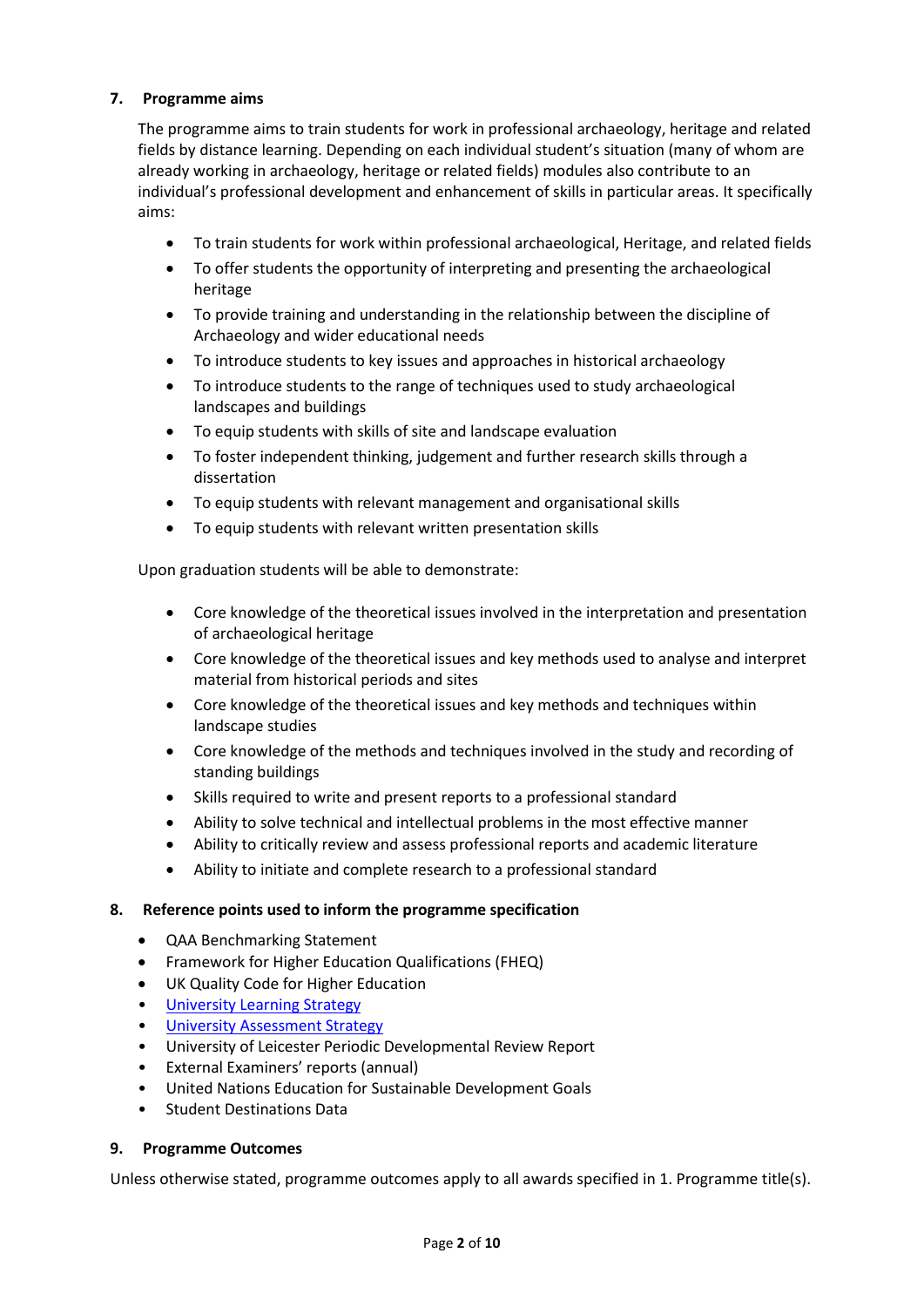# **Discipline specific knowledge and competencies**

# i) Knowledge

| <b>Intended Learning</b>                                                                                                                                                                                                                                                                                                                                                                                                                                                             | <b>Teaching and Learning Methods</b>                                             | <b>How Demonstrated?</b>                                          |
|--------------------------------------------------------------------------------------------------------------------------------------------------------------------------------------------------------------------------------------------------------------------------------------------------------------------------------------------------------------------------------------------------------------------------------------------------------------------------------------|----------------------------------------------------------------------------------|-------------------------------------------------------------------|
| <b>Outcomes</b>                                                                                                                                                                                                                                                                                                                                                                                                                                                                      |                                                                                  |                                                                   |
| Core knowledge of: theoretical<br>issues and key methods and<br>techniques within landscape<br>studies; the value and role of<br>Archaeology in Education and<br>its theory and practice;<br>methods and techniques<br>involved in the study and<br>recording of standing buildings;<br>theoretical issues involved in<br>the interpretation and<br>presentation of the<br>archaeological heritage;<br>theoretical issues and analytical<br>techniques in historical<br>archaeology. | Course workbooks, targeted<br>reading, independent project and<br>research work. | Essays, exercises, assignments,<br>project reports, dissertation. |

# ii) Concepts

| <b>Intended Learning</b><br><b>Outcomes</b>                                                                                                                                                                                                                        | <b>Teaching and Learning Methods</b>                                             | <b>How Demonstrated?</b>                                          |
|--------------------------------------------------------------------------------------------------------------------------------------------------------------------------------------------------------------------------------------------------------------------|----------------------------------------------------------------------------------|-------------------------------------------------------------------|
| Theories and methods of<br>thematic data collection,<br>recording, analysis and<br>publication; principles of<br>planning, presentation and<br>publication of professional<br>archaeological projects and<br>resources; links between<br>archaeology and heritage. | Course workbooks, targeted<br>reading, independent project and<br>research work. | Essays, exercises, assignments,<br>project reports, dissertation. |

## iii) Techniques

| <b>Intended Learning</b><br><b>Outcomes</b>                                                                                                                                                                                                                                                                         | <b>Teaching and Learning Methods</b>                                             | <b>How Demonstrated?</b>                                          |
|---------------------------------------------------------------------------------------------------------------------------------------------------------------------------------------------------------------------------------------------------------------------------------------------------------------------|----------------------------------------------------------------------------------|-------------------------------------------------------------------|
| Data analysis and presentation;<br>the study and recording of<br>standing buildings;<br>interpretation and presentation<br>of the archaeological heritage;<br>analytical approaches for<br>historical archaeology data;<br>research methods, writing,<br>presentation, communication,<br>IT and statistical skills. | Course workbooks, targeted<br>reading, independent project and<br>research work. | Essays, exercises, assignments,<br>project reports, dissertation. |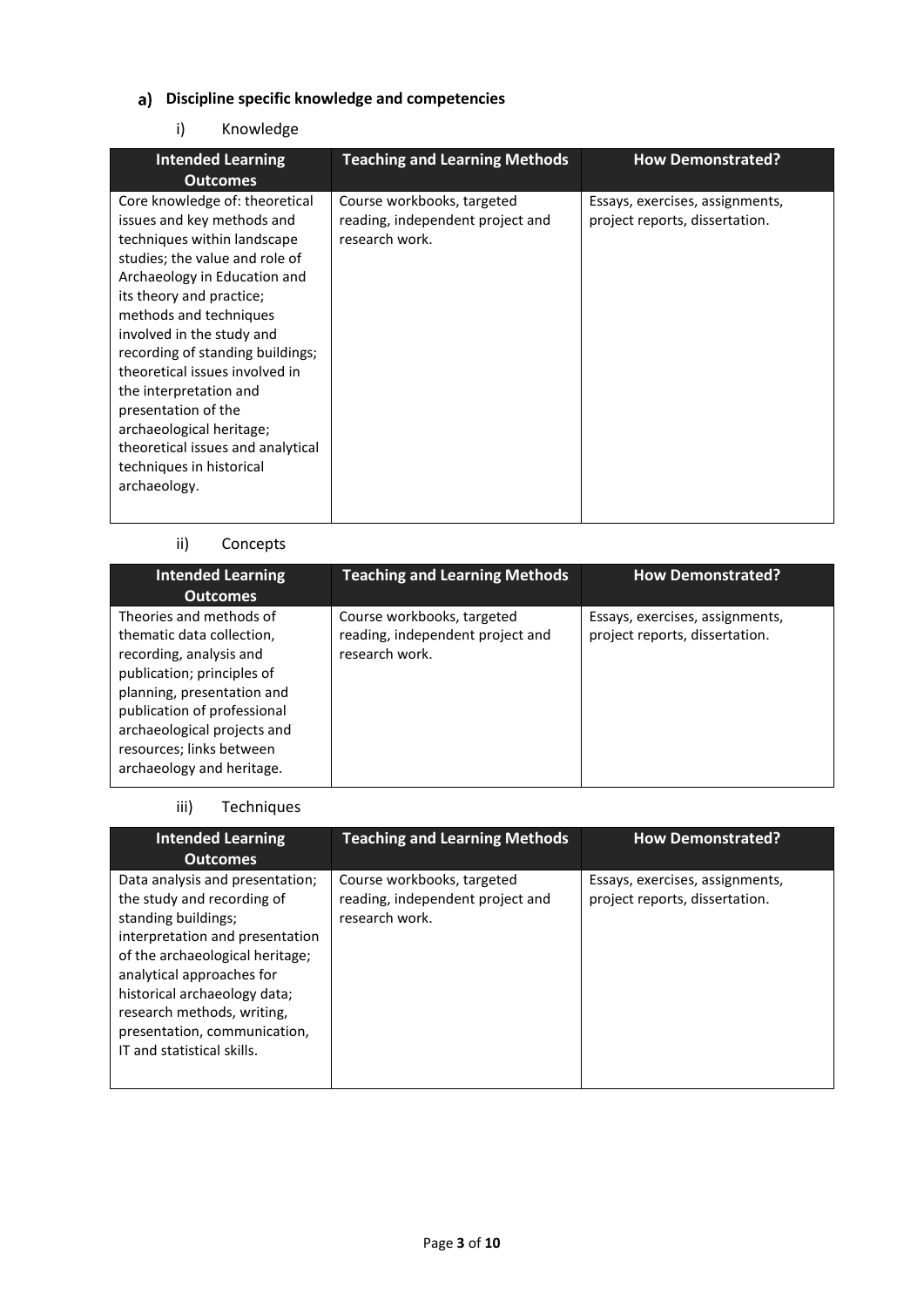# iv) Critical analysis

| <b>Intended Learning</b><br><b>Outcomes</b>                                                                                                                                    | <b>Teaching and Learning Methods</b>                                             | <b>How Demonstrated?</b>                                          |
|--------------------------------------------------------------------------------------------------------------------------------------------------------------------------------|----------------------------------------------------------------------------------|-------------------------------------------------------------------|
| Ability to apply understanding<br>of concepts and techniques to<br>new and existing bodies of data<br>and published material with<br>critical rigour and self-<br>reflexivity. | Course workbooks, targeted<br>reading, independent project and<br>research work. | Essays, exercises, assignments,<br>project reports, dissertation. |

# v) Presentation

| <b>Intended Learning</b><br><b>Outcomes</b>                                                                                                                                                                                                                            | <b>Teaching and Learning Methods</b>                                             | <b>How Demonstrated?</b>                                          |
|------------------------------------------------------------------------------------------------------------------------------------------------------------------------------------------------------------------------------------------------------------------------|----------------------------------------------------------------------------------|-------------------------------------------------------------------|
| Presentation of: data analysis<br>and project results to<br>professional standard; ability to<br>organise and structure research<br>material appropriately; ability<br>to write-up and deliver project<br>reports and academic material<br>to a professional standard. | Course workbooks, targeted<br>reading, independent project and<br>research work. | Essays, exercises, assignments,<br>project reports, dissertation. |

# vi) Appraisal of evidence

| <b>Intended Learning</b><br><b>Outcomes</b>                                                                                                                                                                                                                                                                                                                                        | <b>Teaching and Learning Methods</b>                                             | <b>How Demonstrated?</b>                                          |
|------------------------------------------------------------------------------------------------------------------------------------------------------------------------------------------------------------------------------------------------------------------------------------------------------------------------------------------------------------------------------------|----------------------------------------------------------------------------------|-------------------------------------------------------------------|
| Project design; ability to<br>appraise, synthesise and<br>prepare for publication a<br>variety of complex<br>archaeological and historical<br>material and textual data and<br>related conceptual issues;<br>ability to analyse and assess a<br>body of appropriate<br>archaeological data; ability to<br>carry out independent inquiry<br>at an advanced level<br>(dissertation). | Course workbooks, targeted<br>reading, independent project and<br>research work. | Essays, exercises, assignments,<br>project reports, dissertation. |

# **b)** Transferable skills

## i) Research skills

| <b>Intended Learning</b><br><b>Outcomes</b>                                                                                                                                                                                                                      | <b>Teaching and Learning Methods</b>                                             | <b>How Demonstrated?</b>                                          |
|------------------------------------------------------------------------------------------------------------------------------------------------------------------------------------------------------------------------------------------------------------------|----------------------------------------------------------------------------------|-------------------------------------------------------------------|
| Ability to: plan archaeological<br>projects; locate, organise and<br>analyse evidence; report on<br>findings; demonstrate data<br>analytical skills; analyse<br>complex ideas and competing<br>viewpoints; and construct<br>sophisticated critical<br>arguments. | Course workbooks, targeted<br>reading, independent project and<br>research work. | Essays, exercises, assignments,<br>project reports, dissertation. |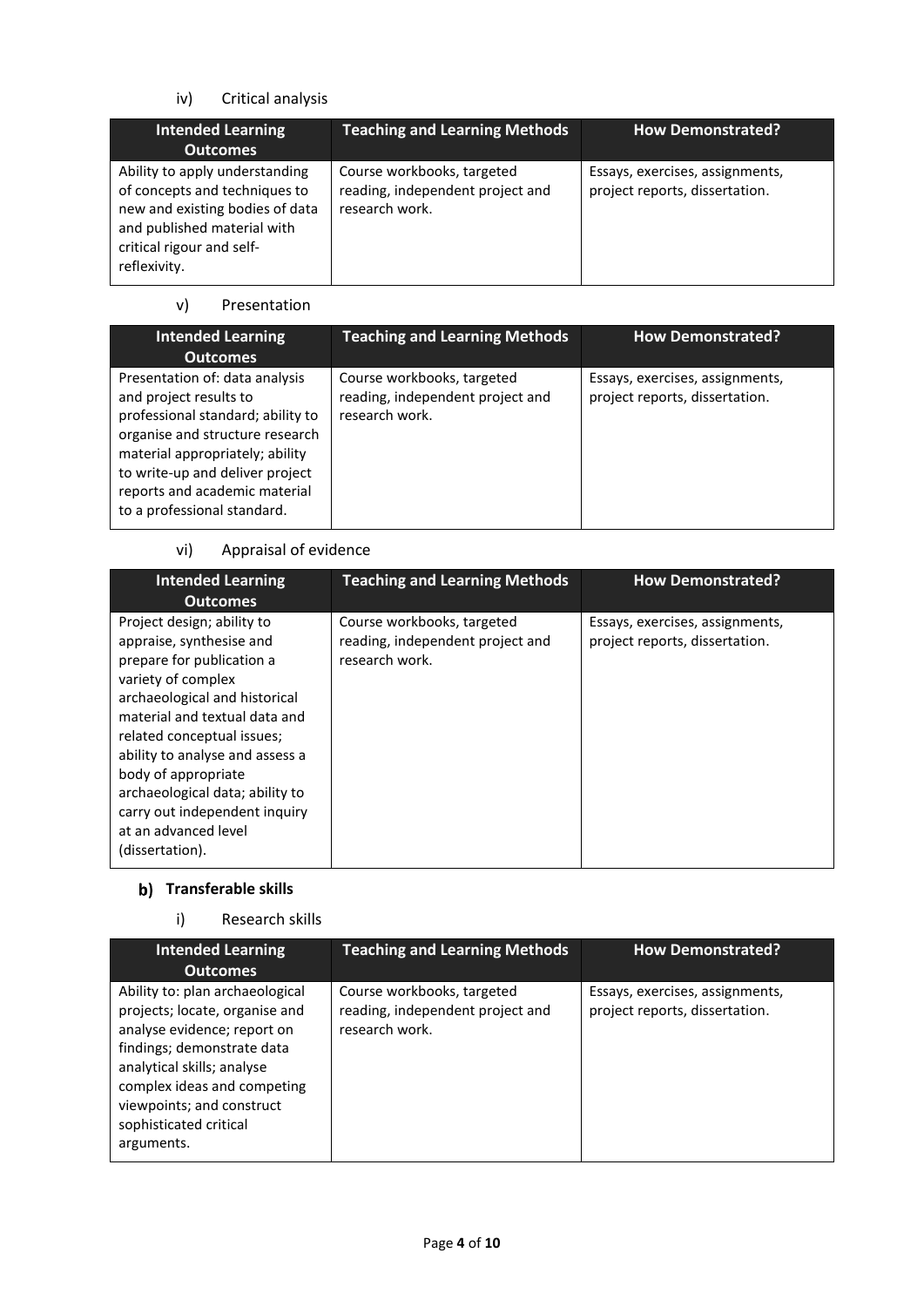## ii) Communication skills

| <b>Intended Learning</b><br><b>Outcomes</b>                                                                                                     | <b>Teaching and Learning Methods</b>                                                                                               | <b>How Demonstrated?</b>                                                                                                                   |
|-------------------------------------------------------------------------------------------------------------------------------------------------|------------------------------------------------------------------------------------------------------------------------------------|--------------------------------------------------------------------------------------------------------------------------------------------|
| Ability to: respond to (written)<br>questions; write clearly and<br>concisely; make effective use of<br>graphical and statistical<br>summaries. | Course workbooks, targeted<br>reading, independent project and<br>research work; assignment<br>feedback; dissertation supervision. | Assignments, exercises, dissertation;<br>contribution to email discussion lists;<br>contributions to dissertation<br>proposal discussions. |

#### iii) Data presentation

| <b>Intended Learning</b><br><b>Outcomes</b>                                                                                                                                                                                                                                            | <b>Teaching and Learning Methods</b>                                                       | <b>How Demonstrated?</b>              |
|----------------------------------------------------------------------------------------------------------------------------------------------------------------------------------------------------------------------------------------------------------------------------------------|--------------------------------------------------------------------------------------------|---------------------------------------|
| Ability to: present project<br>results clearly and effectively;<br>use appropriate IT resources; to<br>undertake basic statistical<br>summaries and analysis;<br>undertake qualitative analysis;<br>employ appropriate and<br>effective graphical<br>representations and<br>summaries. | Course handbook, targeted reading,<br>exercises, independent project and<br>research work. | Assignments, exercises, dissertation. |

# iv) Information technology

| <b>Intended Learning</b><br><b>Outcomes</b>                                                                                                                                                                                                                        | <b>Teaching and Learning Methods</b>                                                          | <b>How Demonstrated?</b>                                                                                                                                    |
|--------------------------------------------------------------------------------------------------------------------------------------------------------------------------------------------------------------------------------------------------------------------|-----------------------------------------------------------------------------------------------|-------------------------------------------------------------------------------------------------------------------------------------------------------------|
| Make critical use of digital<br>resources for conducting<br>academic research, assessing<br>these resources for utility and<br>reliability. Use online resources<br>provided by the School and the<br>University to communicate with<br>other students and tutors. | Research supervision; independent<br>research; forums and discussion<br>groups using the VLE. | Use of digital resources to produce<br>essays, other assignments (e.g.<br>reports) and dissertation; activity on<br>the relevant VLE sites and email lists. |
| Develop skills in key software<br>suites (office tools; graphics;<br>search tools).                                                                                                                                                                                | Research supervision; independent<br>research; forums and discussion<br>groups using the VLE. | Use of digital resources to produce<br>essays, other assignments (e.g.<br>reports) and dissertation; activity on<br>the relevant VLE sites and email lists. |

# v) Problem solving

| <b>Intended Learning</b><br><b>Outcomes</b>                                                                                                                                                                                                                          | <b>Teaching and Learning Methods</b>                                                      | <b>How Demonstrated?</b>                                                                                |
|----------------------------------------------------------------------------------------------------------------------------------------------------------------------------------------------------------------------------------------------------------------------|-------------------------------------------------------------------------------------------|---------------------------------------------------------------------------------------------------------|
| Independently approach<br>questions relating to<br>archaeological understanding of<br>the Heritage resource and<br>frameworks in place to facilitate<br>its management and analysis.<br>Critically select and apply<br>methods for addressing<br>research questions. | Problem-oriented exercises;<br>research supervision; feedback and<br>project supervision. | Essays, assessed and self-assessed<br>exercises, other assignments (e.g.<br>reports), and dissertation. |
| Critically select and analyse<br>primary material for addressing<br>research questions                                                                                                                                                                               | Problem-oriented exercises;<br>research supervision; feedback and<br>project supervision. | Essays, assessed and self-assessed<br>exercises, other assignments (e.g.<br>reports), and dissertation. |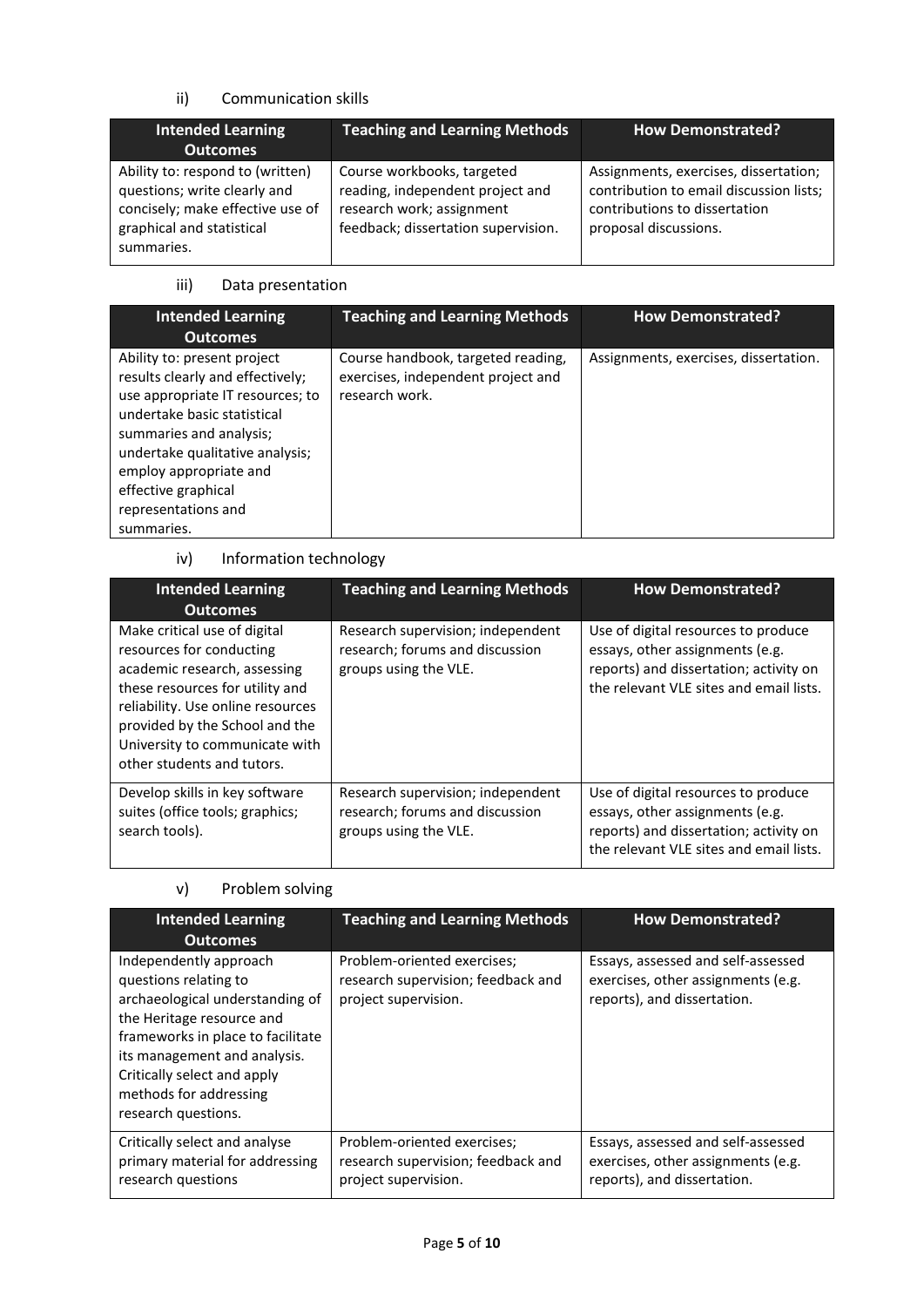## vi) Working relationships

| <b>Intended Learning</b><br><b>Outcomes</b>                                                                                                                                                                                                                                     | <b>Teaching and Learning Methods</b>                                                                                               | <b>How Demonstrated?</b>                                                                                                                                                           |
|---------------------------------------------------------------------------------------------------------------------------------------------------------------------------------------------------------------------------------------------------------------------------------|------------------------------------------------------------------------------------------------------------------------------------|------------------------------------------------------------------------------------------------------------------------------------------------------------------------------------|
| Know how to appropriately<br>draw on specialist knowledge;<br>time management; ability to<br>contribute to and comment on<br>ideas on email lists; working in<br>groups where required for data<br>production; working in<br>professional environment for<br>employed students. | Course workbooks, targeted<br>reading, independent project and<br>research work; assignment<br>feedback; dissertation supervision. | Meeting coursework deadlines for<br>assignments, exercises, and<br>dissertation; contribution to<br>email discussion lists; contributions<br>to dissertation proposal discussions. |

#### vii) Managing learning

| <b>Intended Learning</b><br>Outcomes                                                                                                                                                                          | <b>Teaching and Learning Methods</b>                                                                                               | <b>How Demonstrated?</b>                                                                                                                                                                               |
|---------------------------------------------------------------------------------------------------------------------------------------------------------------------------------------------------------------|------------------------------------------------------------------------------------------------------------------------------------|--------------------------------------------------------------------------------------------------------------------------------------------------------------------------------------------------------|
| Identifying credible research<br>projects; establishing an<br>effective research timetable;<br>managing information;<br>reflecting on and writing up<br>results. Developing specialised<br>analytical skills. | Course workbooks, targeted<br>reading, independent project and<br>research work; assignment<br>feedback; dissertation supervision. | Meeting coursework deadlines for<br>assignments, exercises, and<br>dissertation; demonstrating progress<br>in assignments through taught<br>Modules (4 for MA; 2 for Diploma)<br>and the dissertation. |

## viii) Career management

| <b>Intended Learning</b><br><b>Outcomes</b>                                                                                                  | <b>Teaching and Learning Methods</b>                                  | <b>How Demonstrated?</b>                                                                                                                                                                                                                                                               |
|----------------------------------------------------------------------------------------------------------------------------------------------|-----------------------------------------------------------------------|----------------------------------------------------------------------------------------------------------------------------------------------------------------------------------------------------------------------------------------------------------------------------------------|
| Ability to demonstrate the<br>above transferable skills;<br>independent research skills<br>appropriate for progress to<br>doctoral research. | Career advice resources provided by<br>the University and the School. | Award of the degree; discussion of<br>career prospects and future plans<br>with Programme Coordinator,<br>Postgraduate Tutor and other<br>academic mentors in the School; use<br>and completion of University-<br>supplied resources and courses;<br>discussions with Careers Service. |

## **10. Special features**

The inclusion of module AR7532 The Historical Archaeology of England offers students the opportunity to take an intense study tour exploring the historical archaeology of the Midlands. This module allows students to visit sites with academic experts, thus being able to make clear links between theory and materials, and the module had extremely good feedback from all student completing it.

## **11. Indicators of programme quality**

This DL programme has been in place since 1997 and has commonly recruited up to c.40 parttime students per year. Many of our students apply after personal recommendation from existing or former students, and we would consider this as the best indicator of programme quality.

External examiners' reports on the quality of existing taught postgraduate provision have been uniformly supportive, albeit not without constructive commentary and suggestions for improvements. The following comments are taken directly from the external examiner's reports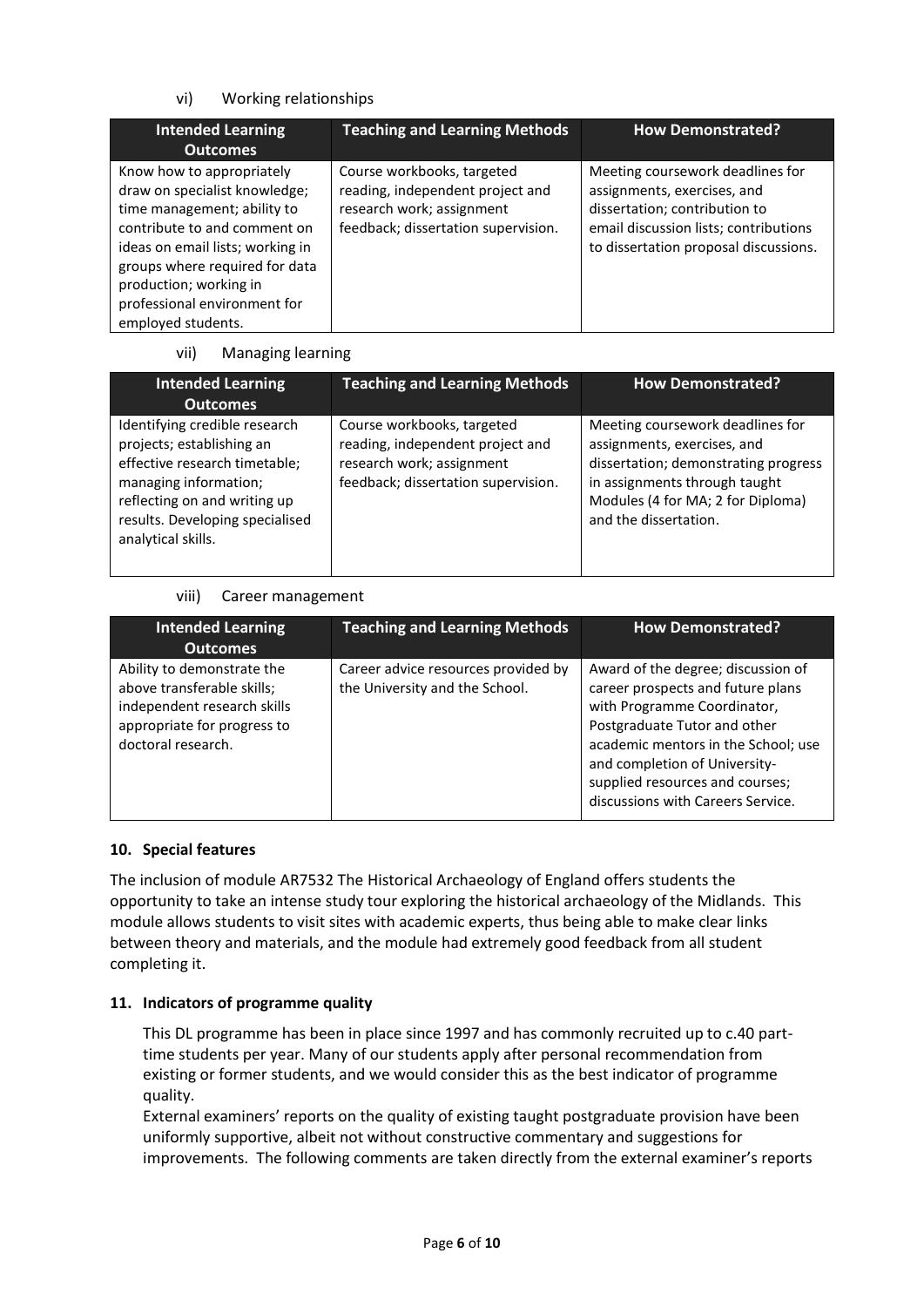"There is little doubt that the DL programme ... at Leicester is a model. One of the best examples *of good practice here is the set of learning materials provided to the Students by the Department"*

*"The students and instructors within the Distance Learning MA programme should be commended for enthusiastically engaging with such a broad spectrum of research subjects. This diversity ultimately enriches the students experience within the DL programme."* 

*"I found the nature of feedback quite detailed and productive. Students benefitted from concrete suggestions for improvement, and assistance with the mechanics of writing and referencing."*

*"..excellent syllabus and structure of the taught modules…the commentary forms continue to offer an excellent mode of students feedback"*

*"excellent syllabus and structure of the taught modules and dissertation supervisions"*

In the 2014 Research Excellence Framework (REF), published in December 2014, 74% of our research activity, including 100% of our Research Environment, was classed as 'world-leading' or 'internationally excellent', placing us in the top half-dozen Archaeology departments in the UK. We rank 1st among UK Archaeology departments for the public impact of our research. We deliver undergraduate and master's teaching to the highest standards with National Student Survey feedback indicating outstanding student satisfaction. In the NSS returns for 2016 we scored 94% overall, with a 96% for staff enthusiasm and 98% for staff are good at explaining things.

# **12. Criteria for award and classification**

This programme follows the standard scheme of taught postgraduate award and classification set out i[n Senate Regulations](http://www.le.ac.uk/senate-regulations) – see the version of *Senate Regulation 6 governing taught postgraduate programmes of study* relevant to year of entry.

## **13. Progression points**

As defined i[n Senate Regulations](http://www.le.ac.uk/senate-regulation6) - refer to the version of *Senate Regulation 6 governing taught postgraduate programmes of study* relevant to year of entry.

In cases where a student has failed to meet a requirement to progress he or she will be required to withdraw from the course and a recommendation will be made to the Board of Examiners for an intermediate/exit award where appropriate.

## **14. Rules relating to re-sits or re-submissions**

As defined i[n Senate Regulations](http://www.le.ac.uk/senate-regulation6) - refer to the version of *Senate Regulation 6 governing taught postgraduate programmes of study* relevant to year of entry.

## **15. External Examiners reports**

The details of the External Examiner(s) for this programme and the most recent External Examiners' reports for this programme can be found at [exampapers@Leicester](https://exampapers.le.ac.uk/) [log-in required]

## **16. Additional features** (e.g. timetable for admissions)

Admissions are in October, February and June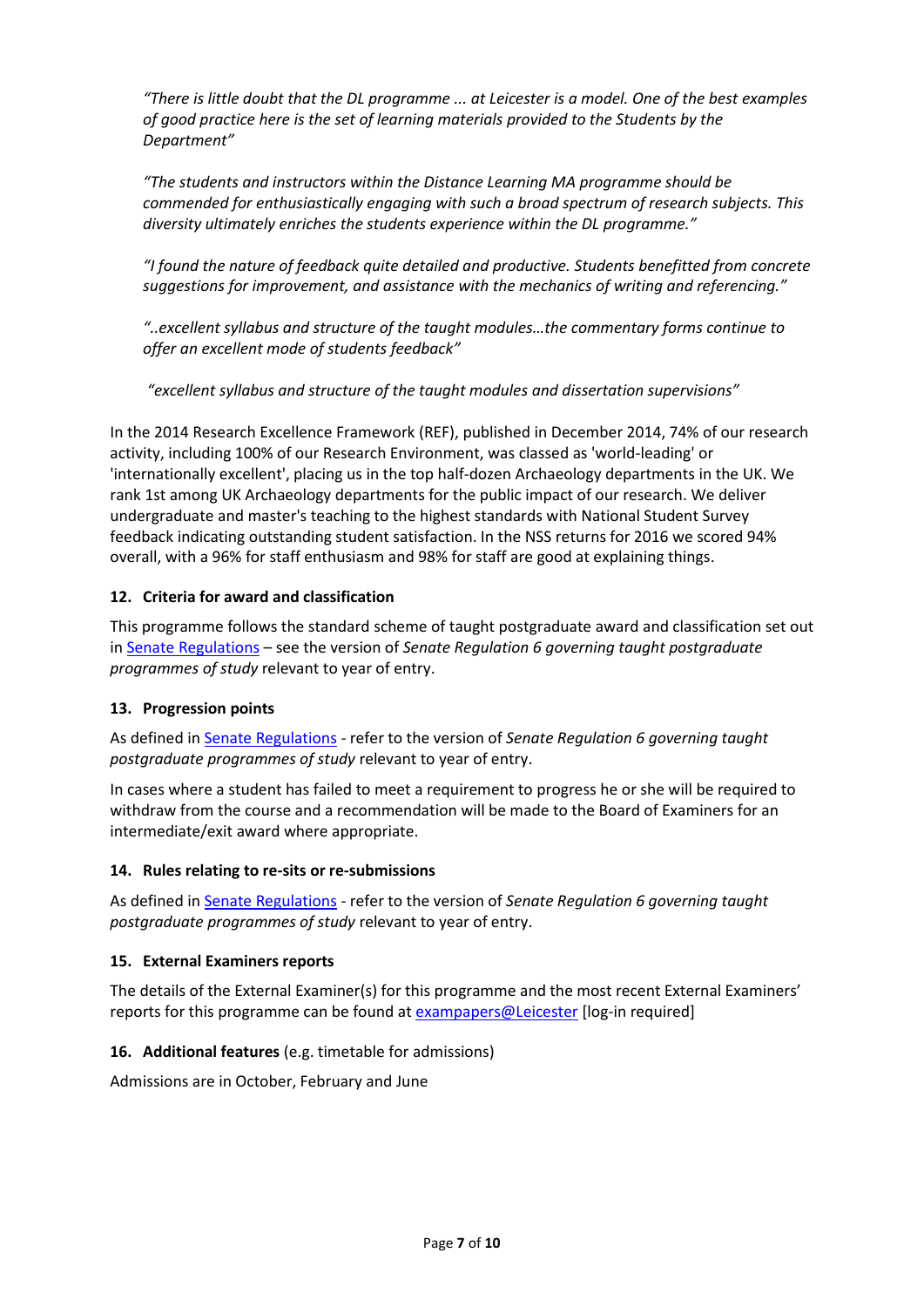

# **Programme Specification (Postgraduate) FOR ENTRY YEAR:** Choose an item.

**Date created:** Click or tap here to enter text. **Last amended:** Click or tap to enter a date. **Version no.** Choose an item.

# **Appendix 1: Programme structure (programme regulations)**

The University regularly reviews its programmes and modules to ensure that they reflect the current status of the discipline and offer the best learning experience to students. On occasion, it may be necessary to alter particular aspects of a course or module.

Masters/Postgraduate Diploma in Archaeology and Heritage

#### **Credit breakdown**

| <b>Status</b>        | <b>Year long</b> | Semester 1 | Semester 2 | <b>Other delivery</b><br>period |
|----------------------|------------------|------------|------------|---------------------------------|
| Core taught          | 60 credits       | n/a        | n/a        | n/a                             |
| Optional             | 60 credits       | n/a        | n/a        | n/a                             |
| Dissertation/project | 60 credits       | n/a        | n/a        | n/a                             |

Choose an item. credits in total

# **Level 7/Year 1 2021/22**

Core modules

| Delivery period | Code   | <b>Title</b>                                       | <b>Credits</b> |
|-----------------|--------|----------------------------------------------------|----------------|
| Choose an item. | AR7525 | Critical Approaches to the Archaeological Heritage | 30 credits     |
| Choose an item. | AR7530 | Doing Historical Archaeology*                      | 30 credits     |
| Choose an item. | AR7526 | Dissertation**                                     | 60 credits     |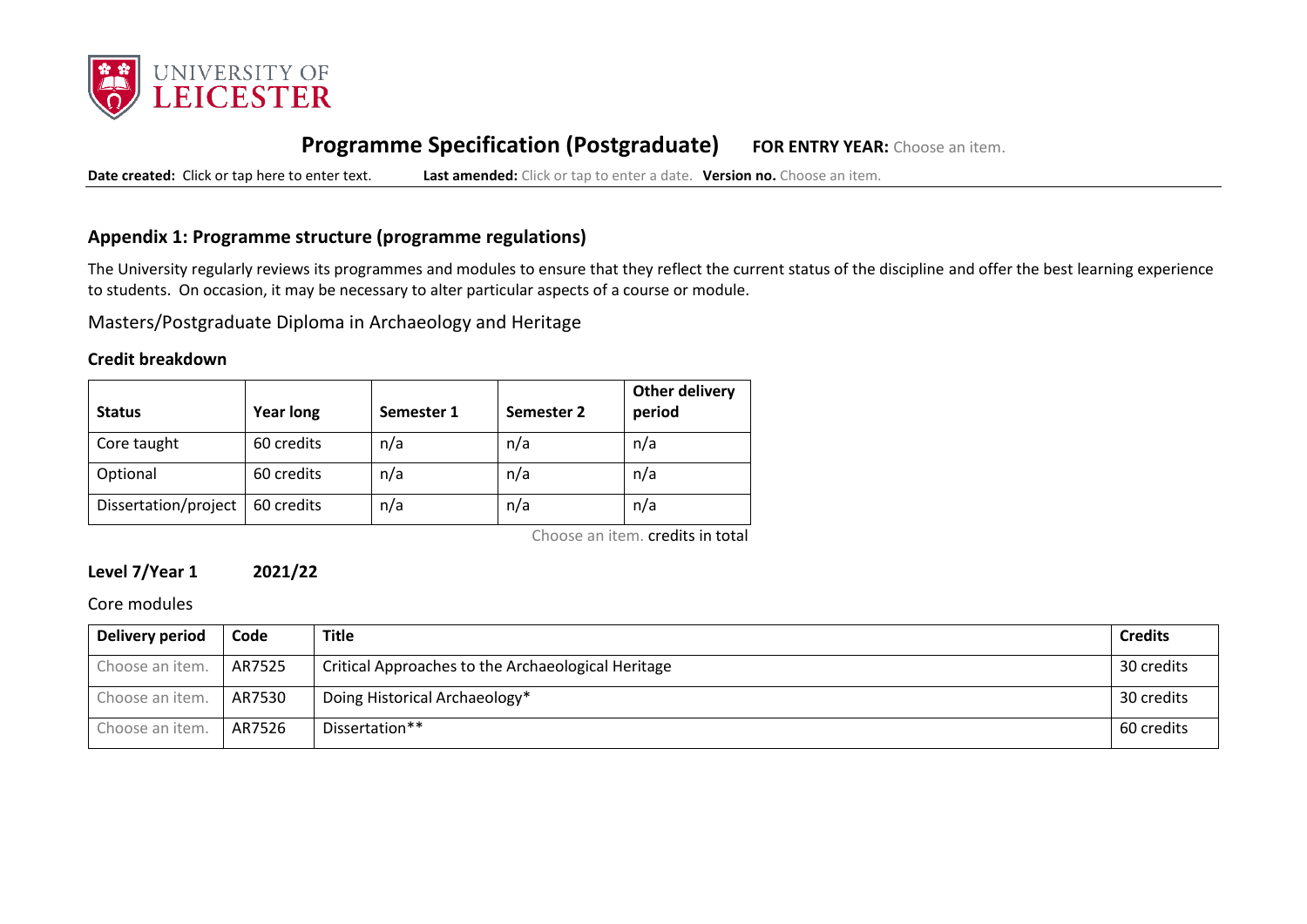## **Notes**

\* Compulsory for candidates for the degree of Master of Arts.

\*\* Compulsory for students completing a Dissertation in Historical Archaeology, else optional

# Option modules

| <b>Delivery period</b> | Code   | <b>Title</b>                          | <b>Credits</b> |
|------------------------|--------|---------------------------------------|----------------|
| Choose an item.        | AR7522 | Landscape Archaeology                 | 30 credits     |
| Choose an item.        | AR7524 | Archaeology of Standing Buildings     | 30 credits     |
| Choose an item.        | AR7532 | The Historical Archaeology of England | 30 credits     |
| Choose an item.        | AR7533 | Archaeology and Education             | 30 credits     |

## **Notes**

This is an indicative list of option modules and not definitive of what will be available. Option module choice is also subject to availability, timetabling, student number restrictions and, where appropriate, students having taken appropriate pre-requisite modules.

i. Candidates who accumulate 120 credits from the taught modules and satisfy the examiners in each of the modules will be awarded a Postgraduate Diploma.

ii. Candidates who accumulate 180 credits, satisfy the examiners in each of the modules and submit a satisfactory dissertation/project will be awarded a Masters degree

Postgraduate Certificate in Archaeology and Heritage

# **Credit breakdown**

| <b>Status</b>        | <b>Year long</b> | Semester 1 | Semester 2 | <b>Other delivery</b><br>period |
|----------------------|------------------|------------|------------|---------------------------------|
| Core taught          | n/a              | n/a        | n/a        | n/a                             |
| Optional             | 60 credits       | n/a        | n/a        | n/a                             |
| Dissertation/project | n/a              | n/a        | n/a        | n/a                             |

Choose an item. credits in total